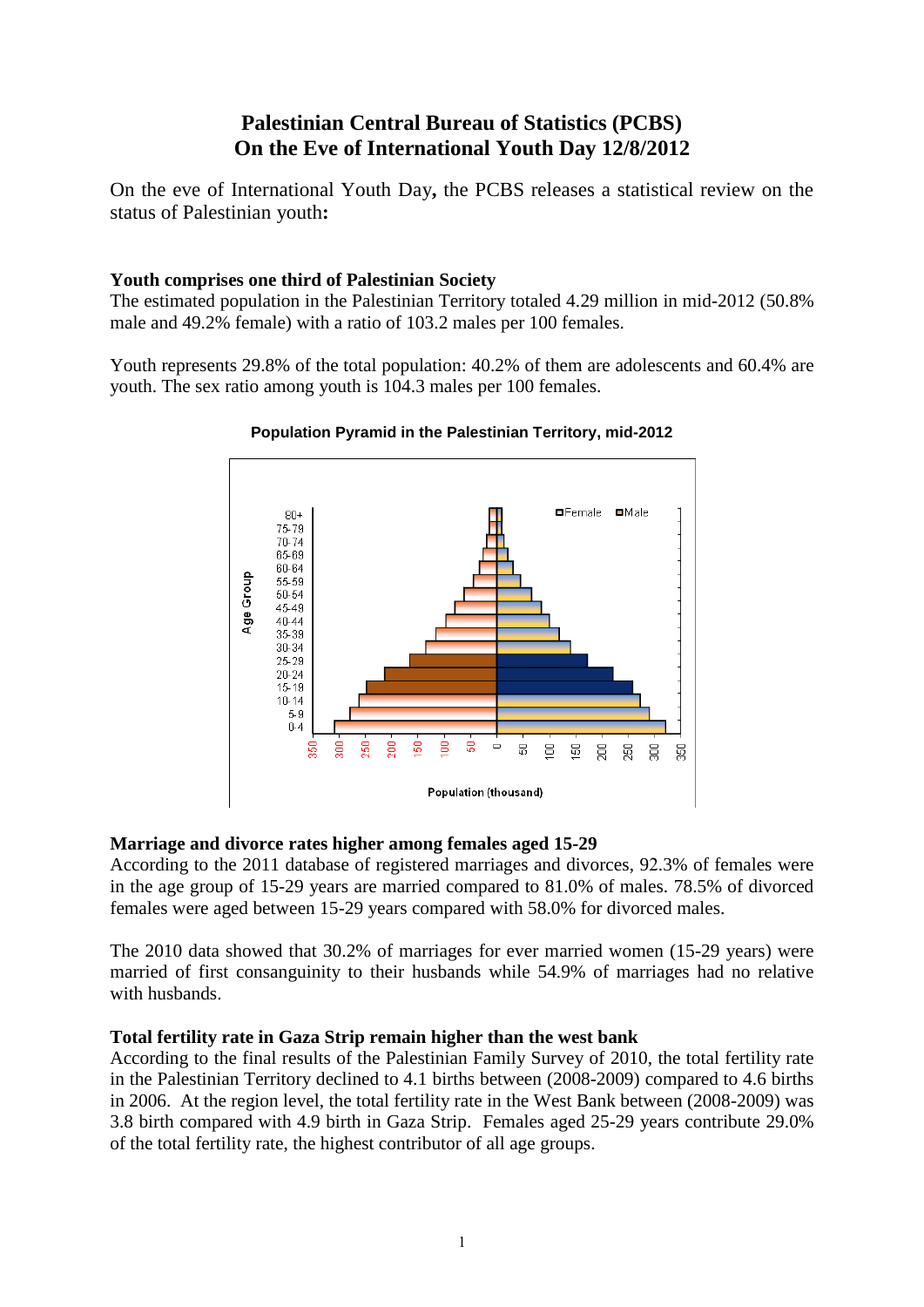



#### **44.8% of youth (15-29 years) were enrolled in education in 2011**

In 2011, 44.8% of youth aged 15-29 years were enrolled in education; 84.9% in the age group of 15-17 years, 50.8% in the age group of 18-22 years, and 11.9% in the age group of 23-29 years. Dropout rates (both of those who were previously enrolled and left or failed to attend) were 29.7%; 34.2% for males and 24.9% for females.

In addition, 8.6% of males aged 15-29 years hold a university degree compared to 11.1% of females in the same age group. A further 3.5% of males had not completed any educational stage compared to 1.7% of females in the age group of 15-29 years. Furthermore, 0.7% of youth aged 15-29 years are illiterate; 0.8% males and 0.6% females.

#### **One fifth of graduates studied Business and Administration**

The labor force survey data for the first quarter of 2012 showed that 156 thousand graduates in the age group of 15-29 years hold an associate diploma certificate and above. Around 31,400 graduates specialized in Business and Administration. Law specialty had the lowest number of graduates with only around 2,700 graduates.

The unemployment rate among youth graduates was 50.5% in the first quarter of 2012. The highest unemployment rate was 60.1% for graduates in education and teacher training, while the lowest unemployment rate of 33.7% was among law graduates.

#### **Almost half of youth do not read newspapers and magazines**

Among 49.8% of youth aged 15-29 years in the Palestinian Territory do not read newspapers or magazines at all; 40.4% in the West Bank and 65.1% in Gaza Strip. Also, 87.2% of youth in the Palestinian Territory watch television on a daily basis compared to 27.1% who listen to the radio daily, while 24.3% of youth use the Internet.

## **The majority of youth use the Computer**

Data on information technology during previous years indicated that there had been a remarkable development in indicators regarding access and the use of information and communication technology among young people in the age group of 15-29 years. The data reported in 2011 showed that the proportion of young people who use the computer was 67.5% in the Palestinian Territory (70.4% in the West Bank and 62.7% in Gaza Strip), compared with 47.6% in 2004. The gap among both sexes in using of computers narrowed to 69.8% among males compared to 65.0% among females in 2011.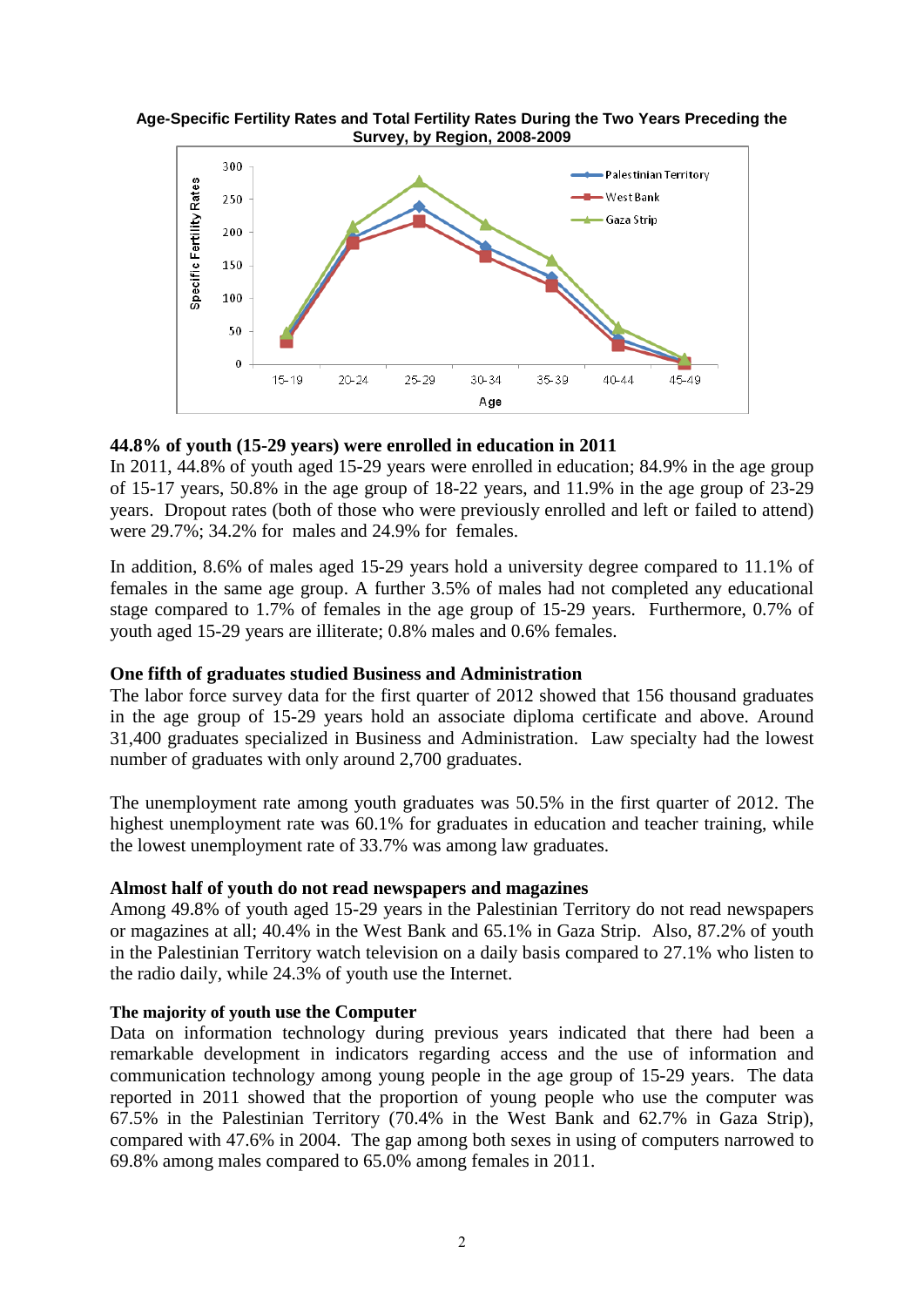## **43.0% of youth use e-mail**

In 2011, 42.9% of youth in the Palestinian Territory possessed an e-mail account (45.9% in the West Bank and 38.2% in Gaza Strip) compared with 14.3% in 2004. In 2011, 51.1% of males possessed an email account compared to 34.4% of females.

#### **Three-quarters of youth use a mobile phone**

In 2011, the percentage of young people who own a mobile phone rose to 75.2% in the Palestinian Territory (79.4% in the West Bank against 68.5% in the Gaza Strip) compared to 34.9% in 2004. This ratio varied significantly by gender with 86.3% among males and 63.7% among females owning a mobile phone according to data of 2011.

#### **The majority of youth evaluated their health as good**

In the Palestinian Territory, 83.2% of youth aged 15-29 years evaluated their health as good; 86.3% of males and 80.1% of females. Sport activities were being exercised regularly by  $33.1\%$  of youth;  $35.6\%$  in the West Bank and  $29.0\%$  in the Gaza Strip.

#### **About three in every 100 youth suffered from one chronic disease at least**

In the Palestinian Territory, 2.8% of youth aged 15-29 years reported that they suffered from at least one chronic disease; 3.3% of males and 2.3% of females.

#### **Prevalence of chronic diseases among youth aged 15-29 years by sex and region, 2010**

| <b>Sex</b>        | <b>Palestinian Territory</b> | <b>West Bank</b> | <b>Gaza Strip</b> |
|-------------------|------------------------------|------------------|-------------------|
| <b>Both sexes</b> | 2.8                          | 2.9              | 2.7               |
| <b>Males</b>      | 3.3                          | 3.5              | 3.1               |
| <b>Females</b>    | 2.3                          | っっ               | 2.3               |

## **More than one quarter of Male youth smoke**

In the Palestinian Territory, 15.0% of youth in the age group of 15-29 years reported that they smoke; 28.7% male and 0.7% female.

#### **Prevalence of smoking among youth aged 15-29 years by sex and region, 2010**

| <b>Sex</b>        | <b>Palestinian Territory</b> | <b>West Bank</b> | <b>Gaza Strip</b> |
|-------------------|------------------------------|------------------|-------------------|
| <b>Both sexes</b> | 15.0                         | 19.1             | 8.3               |
| <b>Males</b>      | 28.7                         | 36.3             | 16.2              |
| <b>Females</b>    | 0.7                          | 1.1              | 0.0               |

## **More than a third of youth unemployed during the first quarter 2012**

The data of labor force survey for the first quarter of 2012 showed that 36.6% of youth aged 15-29 years are economically active (employed and unemployed); 38.7% in the West Bank and 33.2% in the Gaza Strip. The youth unemployment rate totaled in the Palestinian Territory at 35.7%. The highest unemployment rate was 41.2% in the age group of 20-24 years compared with 29.3% for the age group of 25-29 years. In addition, 43.7% of those unemployed had completed at least 13 schooling.

The services sector and its branches observed 30.4% of youth (15-29 years), while the commerce sector, restaurants, and hotels worked at 24.4% of that age group.